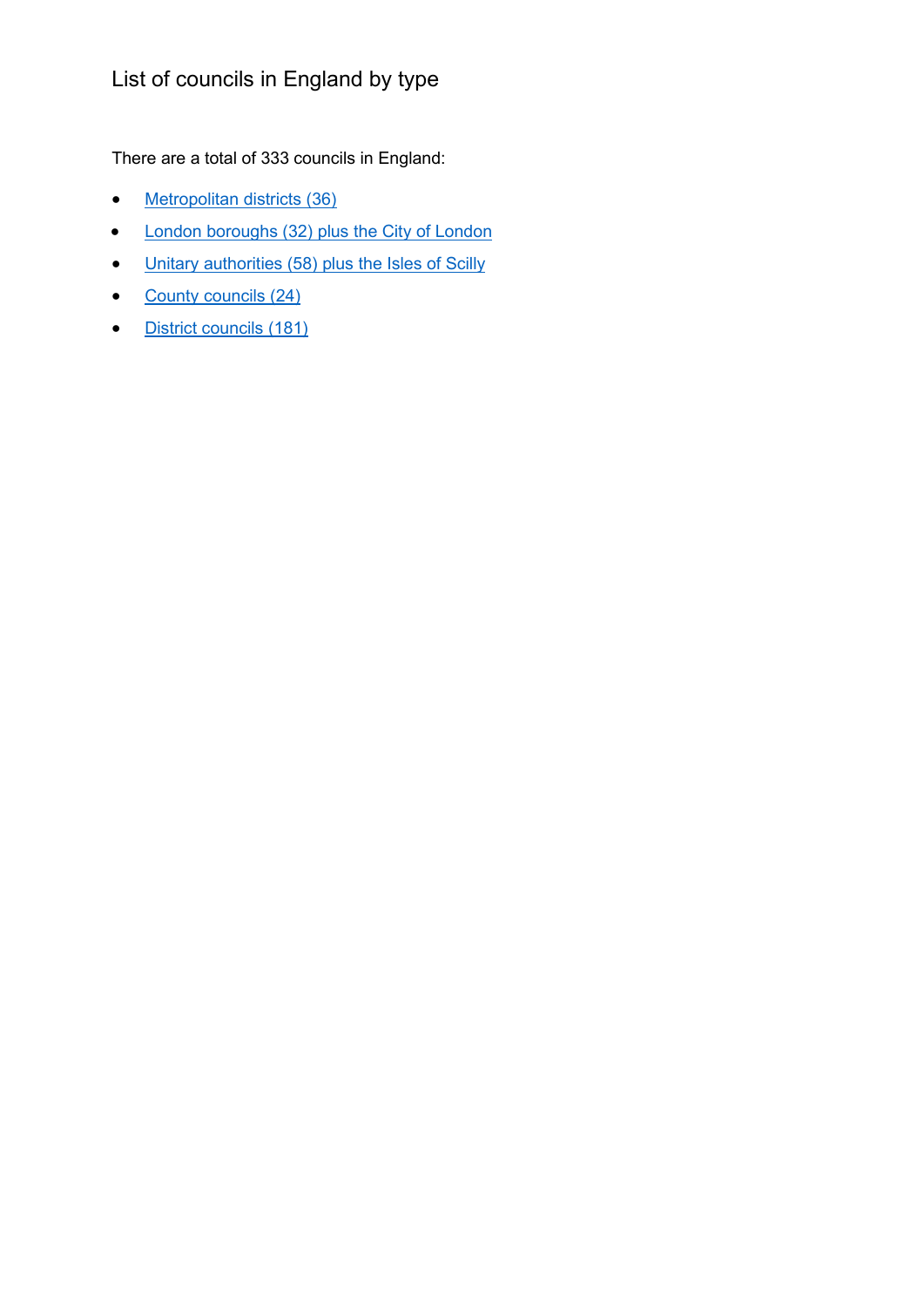## <span id="page-1-0"></span>Metropolitan districts (36)

- 1. Barnsley Borough Council
- 2. Birmingham City Council
- 3. Bolton Borough Council
- 4. Bradford City Council
- 5. Bury Borough Council
- 6. Calderdale Borough Council
- 7. Coventry City Council
- 8. Doncaster Borough Council
- 9. Dudley Borough Council
- 10. Gateshead Borough Council
- 11. Kirklees Borough Council
- 12. Knowsley Borough Council
- 13. Leeds City Council
- 14. Liverpool City Council
- 15. Manchester City Council
- 16. North Tyneside Borough Council
- 17. Newcastle Upon Tyne City Council
- 18. Oldham Borough Council
- 19. Rochdale Borough Council
- 20. Rotherham Borough Council
- 21. South Tyneside Borough Council
- 22. Salford City Council
- 23. Sandwell Borough Council
- 24. Sefton Borough Council
- 25. Sheffield City Council
- 26. Solihull Borough Council
- 27. St Helens Borough Council
- 28. Stockport Borough Council
- 29. Sunderland City Council
- 30. Tameside Borough Council
- 31. Trafford Borough Council
- 32. Wakefield City Council
- 33. Walsall Borough Council
- 34. Wigan Borough Council
- 35. Wirral Borough Council
- 36. Wolverhampton City Council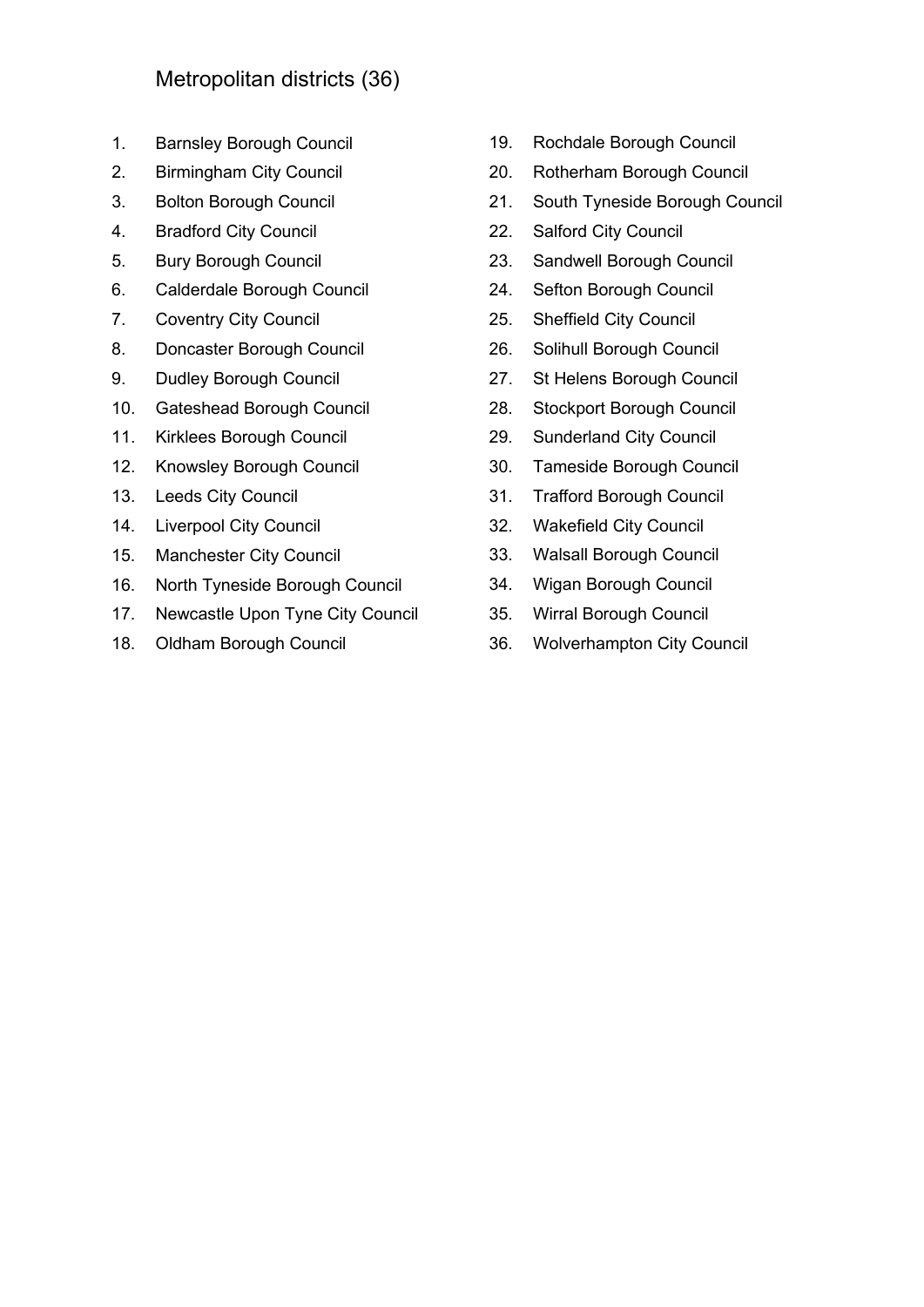- <span id="page-2-0"></span>1. Barking and Dagenham
- 2. Barnet
- 3. Bexley
- 4. Brent
- 5. Bromley
- 6. Camden
- 7. Croydon
- 8. Ealing
- 9. Enfield
- 10. Greenwich
- 11. Hackney
- 12. Hammersmith and Fulham
- 13. Haringey
- 14. Harrow
- 15. Havering
- 16. Hillingdon
- 17. Hounslow
- 18. Islington
- 19. Kensington and Chelsea
- 20. Kingston upon Thames
- 21. Lambeth
- 22. Lewisham
- 23. Merton
- 24. Newham
- 25. Redbridge
- 26. Richmond upon Thames
- 27. Southwark
- 28. Sutton
- 29. Tower Hamlets
- 30. Waltham Forest
- 31. Wandsworth
- 32. Westminster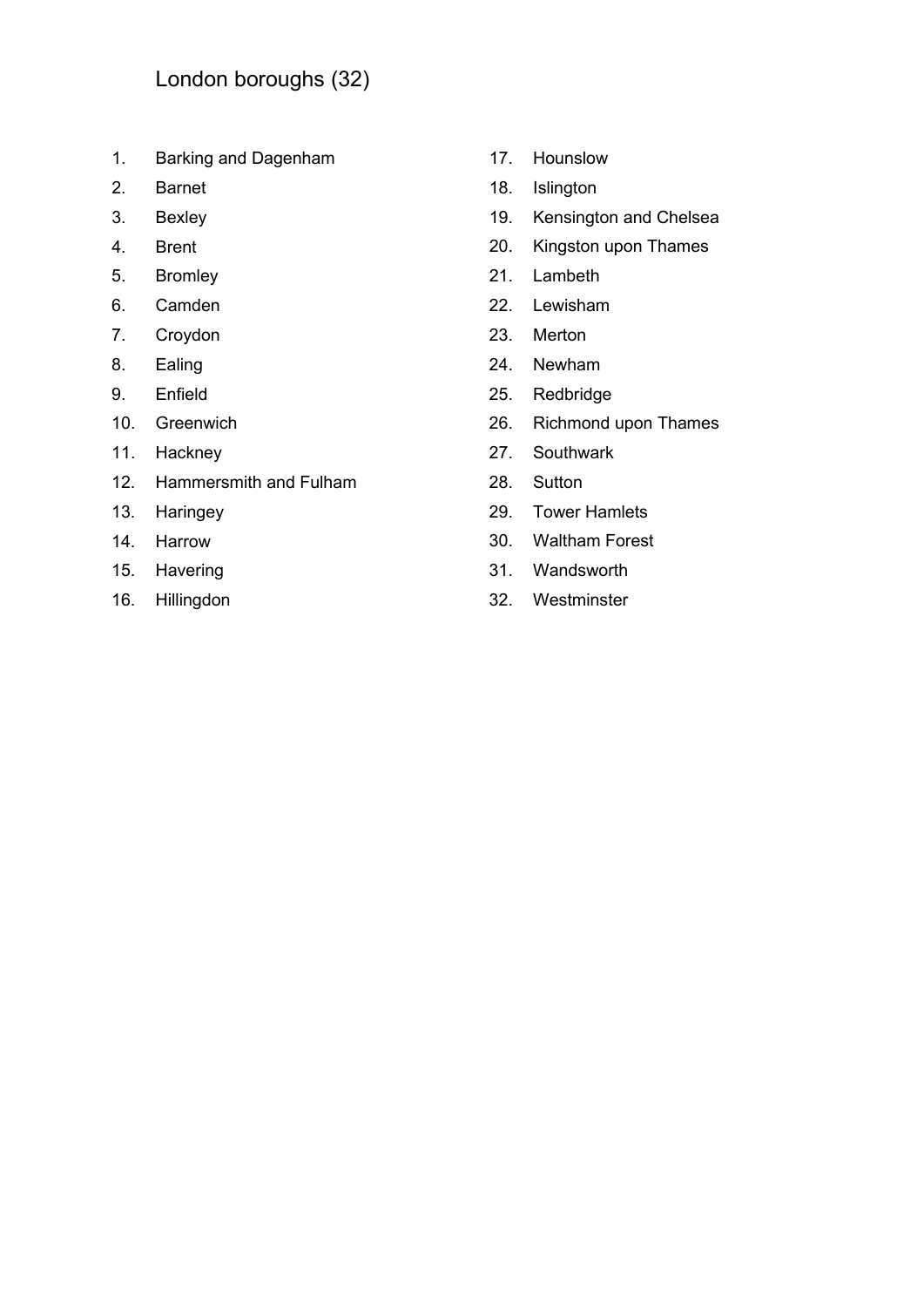- <span id="page-3-0"></span>1. Bath and North East Somerset Council
- 2. Bedford Borough Council
- 3. Blackburn with Darwen Borough **Council**
- 4. Blackpool Council
- 5. Bournemouth, Christchurch and Poole Council
- 6. Bracknell Forest Borough Council
- 7. Brighton and Hove City Council
- 8. Bristol City Council
- 9. Buckinghamshire Council
- 10. Central Bedfordshire Council
- 11. Cheshire East Council
- 12. Cheshire West and Chester Council
- 13. Cornwall Council
- 14. Durham County Council
- 15. Darlington Borough Council
- 16. Derby City Council
- 17. Dorset Council
- 18. East Riding of Yorkshire Council
- 19. Halton Borough Council
- 20. Hartlepool Borough Council
- 21. Herefordshire Council
- 22. Isle of Wight Council
- 23. Hull City Council
- 24. Leicester City Council
- 25. Luton Borough Council
- 26. Medway Council
- 27. Middlesbrough Borough Council
- 28. Milton Keynes Council
- 29. North East Lincolnshire Council
- 30. North Lincolnshire Council
- 31. North Northamptonshire Council
- 32. North Somerset Council
- 33. Northumberland County Council
- 34. Nottingham City Council
- 35. Peterborough City Council
- 36. Plymouth City Council
- 37. Portsmouth City Council
- 38. Reading Borough Council
- 39. Redcar and Cleveland Borough Council
- 40. Rutland County Council
- 41. Shropshire Council
- 42. Slough Borough Council
- 43. Southampton City Council
- 44. Southend-on-Sea Borough Council
- 45. South Gloucestershire Council
- 46. Stockton-on-Tees Borough Council
- 47. Stoke-on-Trent City Council
- 48. Swindon Borough Council
- 49. Telford and Wrekin Borough Council
- 50. Thurrock Council
- 51. Torbay Council
- 52. Warrington Borough Council
- 53. West Berkshire Council
- 54. West Northamptonshire Council
- 55. Wiltshire Council
- 56. Windsor and Maidenhead Borough Council
- 57. Wokingham Borough Council
- 58. City of York Council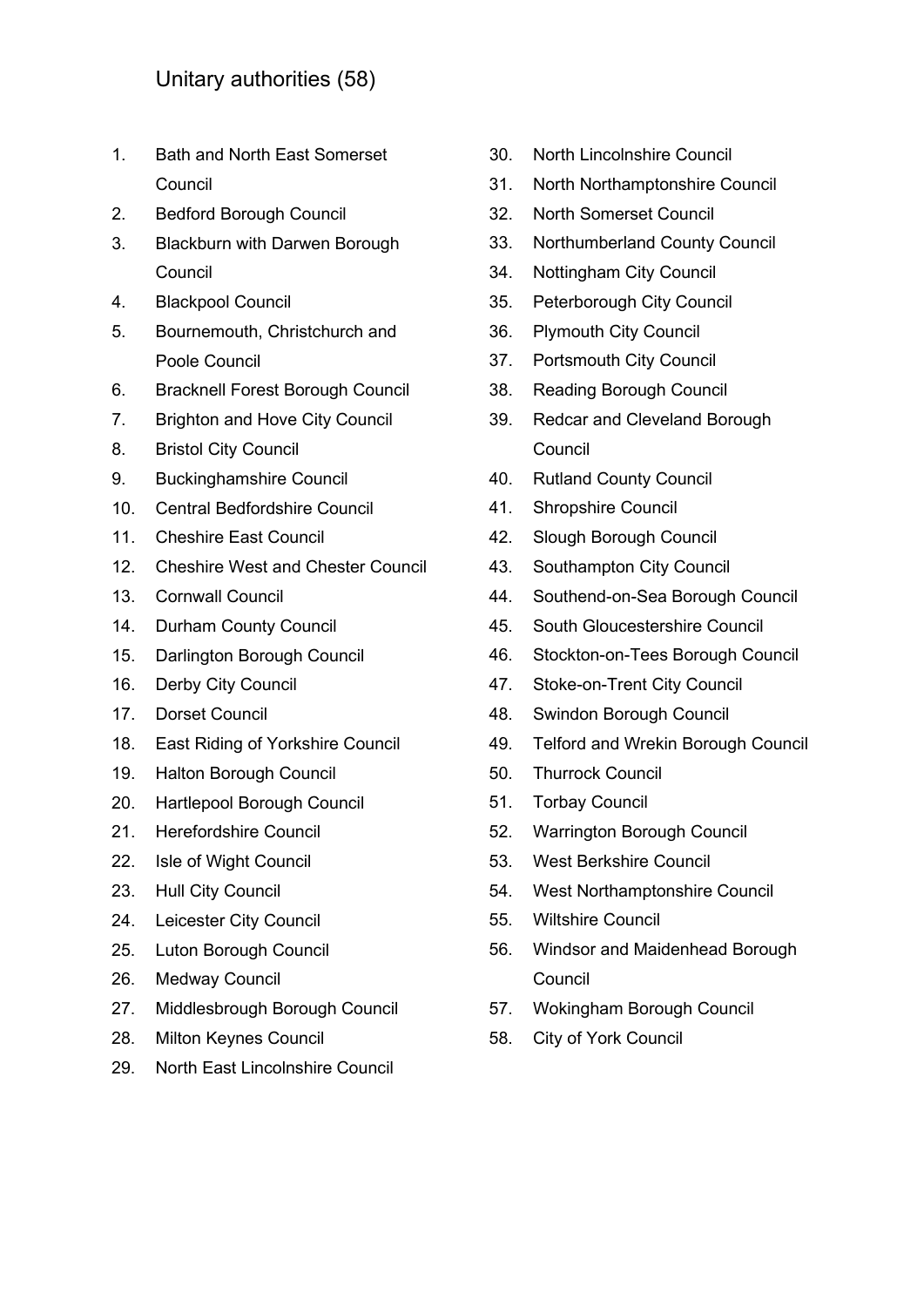## <span id="page-4-0"></span>County councils (24)

- 1. Cambridgeshire County Council
- 2. Cumbria County Council
- 3. Derbyshire County Council
- 4. Devon County Council
- 5. East Sussex County Council
- 6. Essex County Council
- 7. Gloucestershire County Council
- 8. Hampshire County Council
- 9. Hertfordshire County Council
- 10. Kent County Council
- 11. Lancashire County Council
- 12. Leicestershire County Council
- 13. Lincolnshire County Council
- 14. Norfolk County Council
- 15. North Yorkshire County Council
- 16. Nottinghamshire County Council
- 17. Oxfordshire County Council
- 18. Somerset County Council
- 19. Staffordshire County Council
- 20. Suffolk County Council
- 21. Surrey County Council
- 22. Warwickshire County Council
- 23. West Sussex County Council
- 24. Worcestershire County Council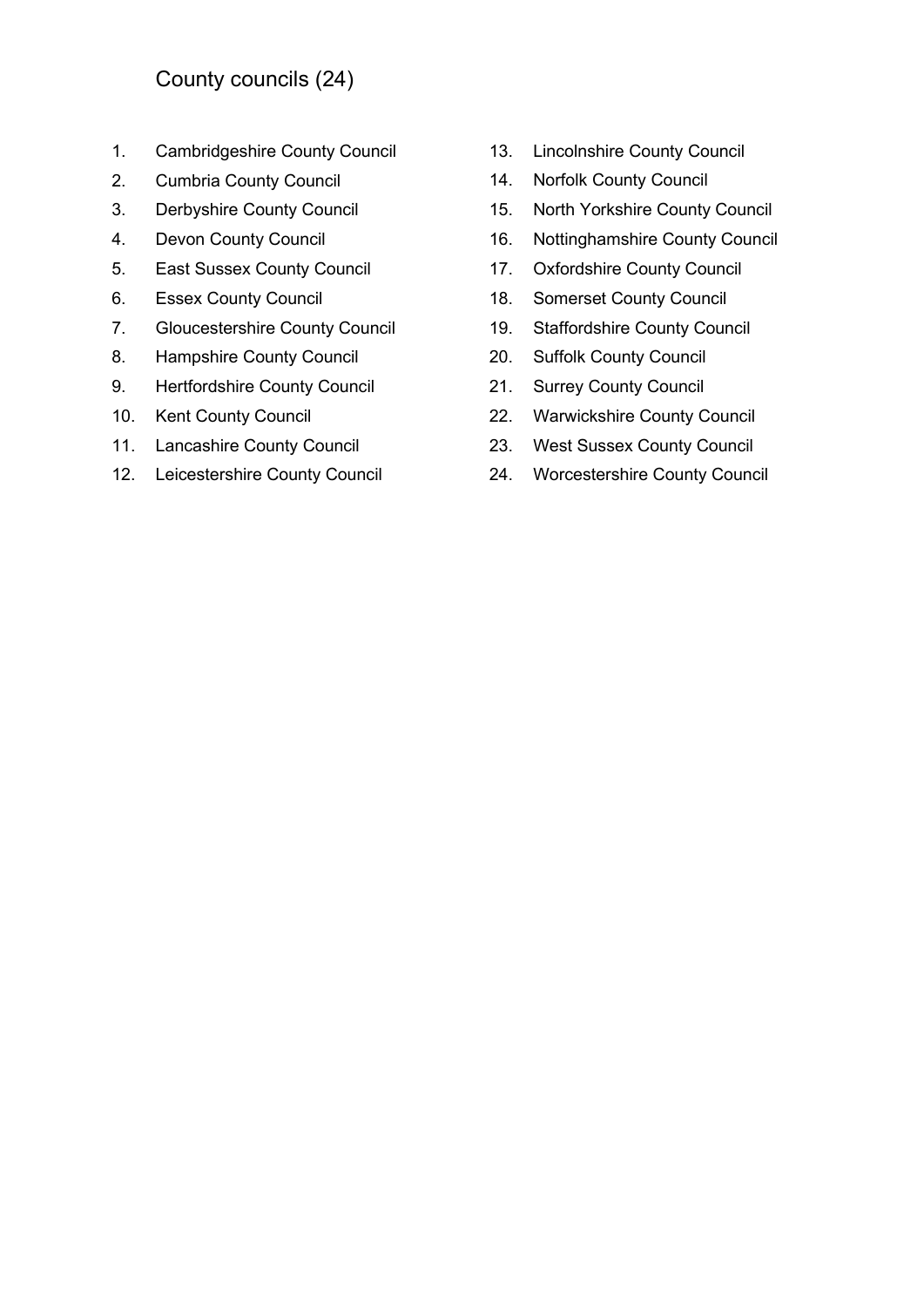- <span id="page-5-0"></span>1. Adur District Council
- 2. Allerdale District Council
- 3. Amber Valley Borough Council
- 4. Arun District Council
- 5. Ashfield District Council
- 6. Ashford Borough Council
- 7. Babergh District Council
- 8. Barrow-in-Furness Borough Council
- 9. Basildon Borough Council
- 10. Basingstoke & Deane Borough **Council**
- 11. Bassetlaw District Council
- 12. Blaby District Council
- 13. Bolsover District Council
- 14. Boston Borough Council
- 15. Braintree District Council
- 16. Breckland District Council
- 17. Brentwood Borough Council
- 18. Broadland District Council
- 19. Bromsgrove District Council
- 20. Broxbourne Borough Council
- 21. Broxtowe Borough Council
- 22. Burnley Borough Council
- 23. Cambridge City Council
- 24. Cannock Chase District Council
- 25. Canterbury City Council
- 26. Carlisle City Council
- 27. Castle Point District Council
- 28. Charnwood Borough Council
- 29. Chelmsford City Council
- 30. Cheltenham Borough Council
- 31. Cherwell District Council
- 32. Chesterfield Borough Council
- 33. Chichester District Council
- 34. Chorley Borough Council
- 35. Colchester Borough Council
- 36. Copeland Borough Council
- 37. Cotswold District Council
- 38. Craven District Council
- 39. Crawley Borough Council
- 40. Dacorum Borough Council
- 41. Dartford Borough Council
- 42. Derbyshire Dales District Council
- 43. Dover District Council
- 44. East Cambridgeshire District Council
- 45. East Devon District Council
- 46. East Hampshire District Council
- 47. East Hertfordshire District Council
- 48. East Lindsey District Council
- 49. East Staffordshire Borough Council
- 50. East Suffolk Council
- 51. Eastbourne Borough Council
- 52. Eastleigh Borough Council
- 53. Eden District Council
- 54. Elmbridge Borough Council
- 55. Epping Forest District Council
- 56. Epsom & Ewell Borough Council
- 57. Erewash Borough Council
- 58. Exeter City Council
- 59. Fareham Borough Council
- 60. Fenland District Council
- 61. Folkestone and Hythe District **Council**
- 62. Forest of Dean District Council
- 63. Fylde Borough Council
- 64. Gedling Borough Council
- 65. Gloucester City Council
- 66. Gosport Borough Council
- 67. Gravesham Borough Council
- 68. Great Yarmouth Borough Council
- 69. Guildford Borough Council
- 70. Hambleton District Council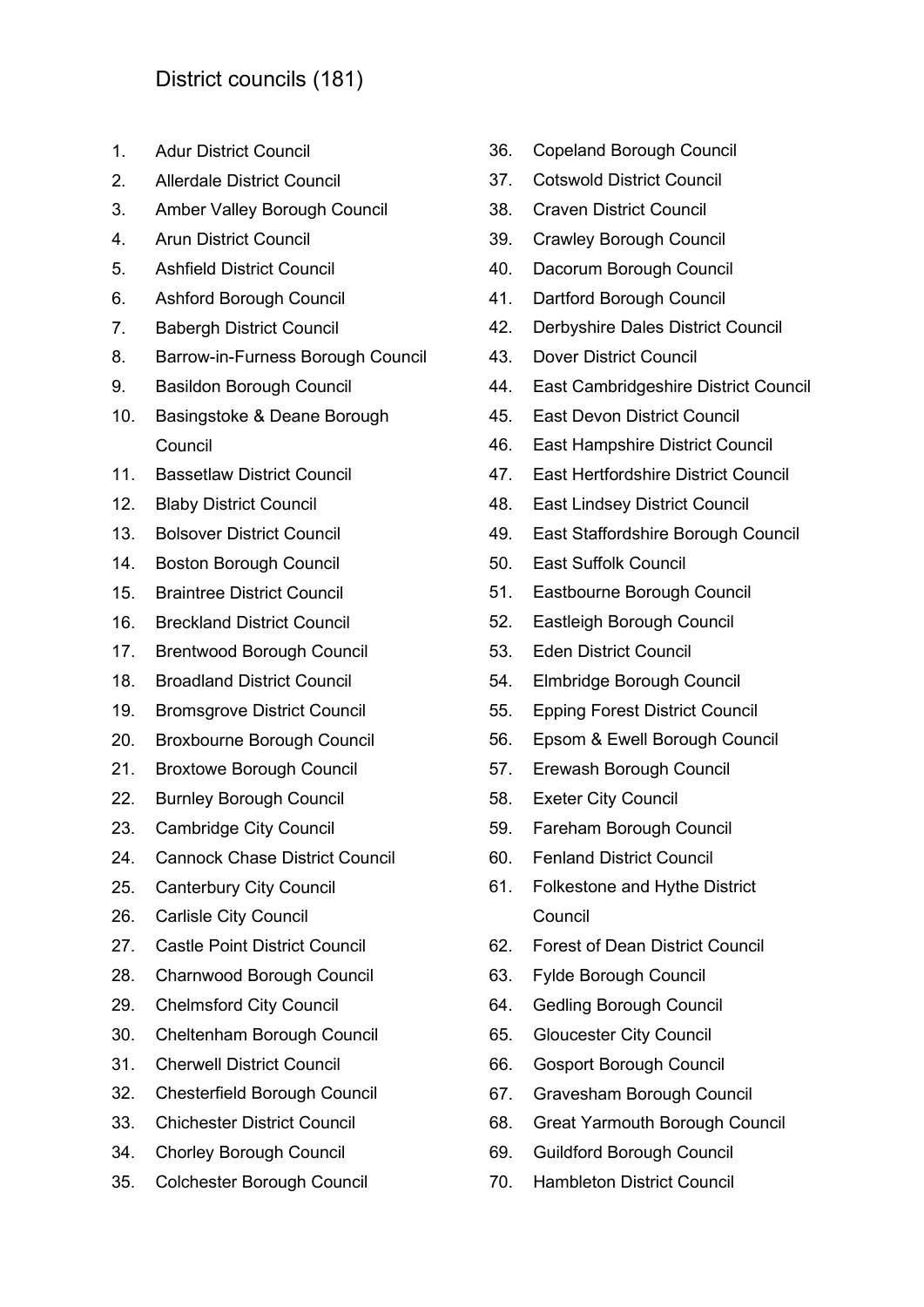- 71. Harborough District Council
- 72. Harlow District Council
- 73. Harrogate Borough Council
- 74. Hart District Council
- 75. Hastings Borough Council
- 76. Havant Borough Council
- 77. Hertsmere Borough Council
- 78. High Peak Borough Council
- 79. Hinckley and Bosworth Borough Council
- 80. Horsham District Council
- 81. Huntingdonshire District Council
- 82. Hyndburn Borough Council
- 83. Ipswich Borough Council
- 84. Kings Lynn & West Norfolk Borough **Council**
- 85. Lancaster City Council
- 86. Lewes District Council
- 87. Lichfield City Council
- 88. Lincoln City Council
- 89. Maidstone Borough Council
- 90. Maldon District Council
- 91. Malvern Hills District Council
- 92. Mansfield District Council
- 93. Melton Borough Council
- 94. Mendip District Council
- 95. Mid Devon District Council
- 96. Mid Suffolk District Council
- 97. Mid Sussex District Council
- 98. Mole Valley District Council
- 99. North Devon District Council
- 100. North East Derbyshire District Council
- 101. North Hertfordshire District Council
- 102. North Kesteven District Council
- 103. North Norfolk District Council
- 104. North West Leicestershire District Council
- 105. North Warwickshire Borough **Council**
- 106. New Forest District Council
- 107. Newark & Sherwood District Council
- 108. Newcastle-Under-Lyme Borough **Council**
- 109. Norwich City Council
- 110. Nuneaton & Bedworth Borough **Council**
- 111. Oadby & Wigston Borough Council
- 112. Oxford City Council
- 113. Pendle Borough Council
- 114. Preston City Council
- 115. Redditch Borough Council
- 116. Reigate & Banstead Borough **Council**
- 117. Ribble Valley Borough Council
- 118. Richmondshire District Council
- 119. Rochford District Council
- 120. Rossendale Borough Council
- 121. Rother District Council
- 122. Rugby Borough Council
- 123. Runnymede Borough Council
- 124. Rushcliffe Borough Council
- 125. Rushmoor Borough Council
- 126. Ryedale District Council
- 127. Somerset West and Taunton **Council**
- 128. South Cambridgeshire District Council
- 129. South Derbyshire District Council
- 130. South Hams District Council
- 131. South Holland District Council
- 132. South Kesteven District Council
- 133. South Lakeland District Council
- 134. South Norfolk District Council
- 135. South Oxfordshire District Council
- 136. South Ribble Borough Council